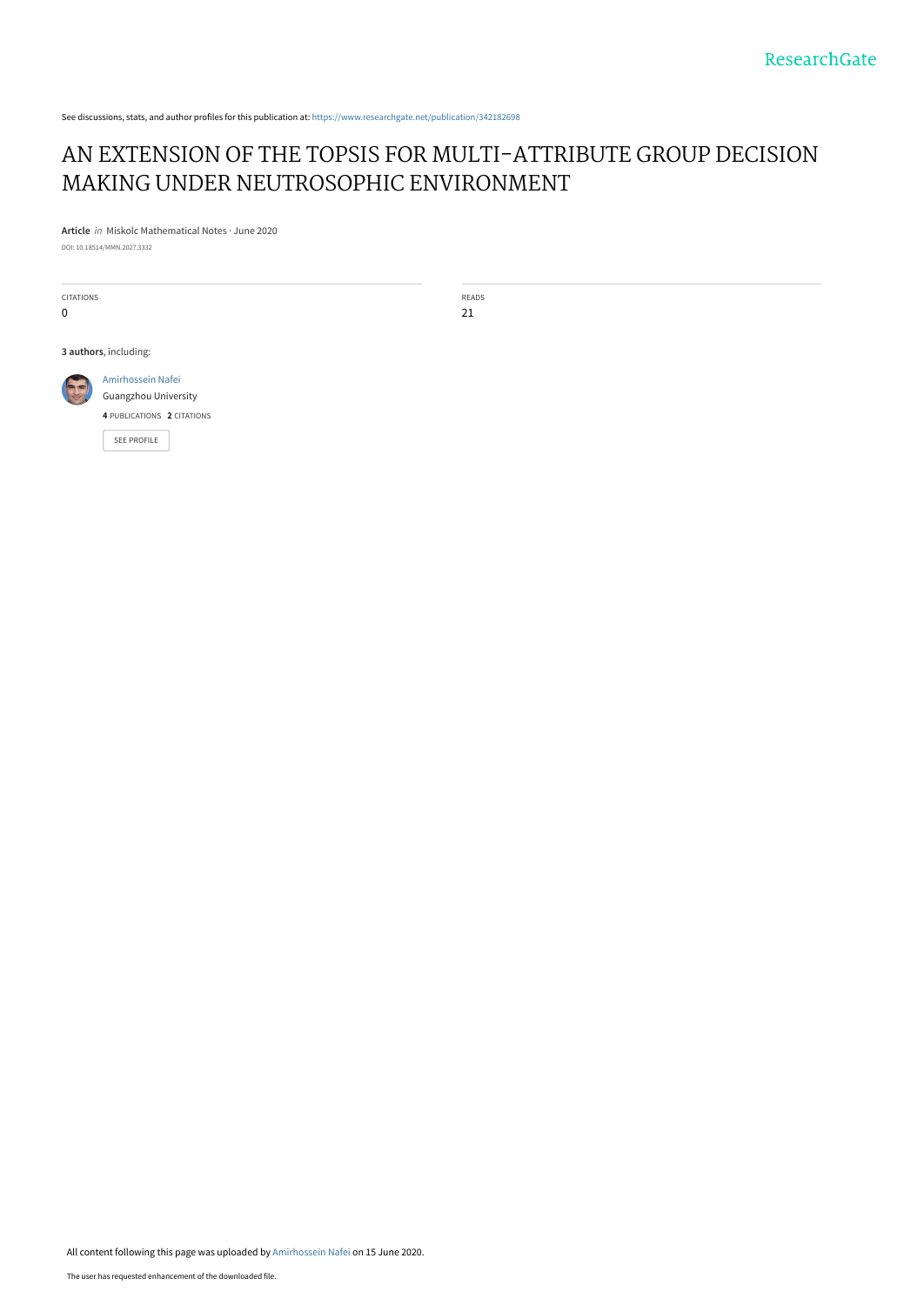

## AN EXTENSION OF THE TOPSIS FOR MULTI-ATTRIBUTE GROUP DECISION MAKING UNDER NEUTROSOPHIC ENVIRONMENT

#### AMIRHOSSEIN NAFEI, YONGYI GU, AND WENJUN YUAN

#### Accepted Paper-- Paper Number: MMN-3332

*Abstract.* Neutrosophic set as a generalization of the classical fuzzy sets and intuitionistic fuzzy sets is an effective tool to deal with inconsistent, imprecise and vague information. TOPSIS is a multiple attribute method to identify solutions from a finite set of alternatives based upon simultaneous minimization of distance from an ideal point and maximization of distance from a nadir point. In this paper, we first develop a new Hamming distance between single-valued neutrosophic numbers and then present an extension of the TOPSIS method for multi-attribute group decision-making (MAGDM) based on single-valued neutrosophic sets, where the information about attribute values and attribute weights are expressed by decision-makers based on neutrosophic numbers.

2010 *Mathematics Subject Classification:* 90B50; 35M10

*Keywords:* Neutrosophic; Selection method; Decision making; Multiple attribute; Distance function.

## 1. SECTION HEAD

Multi-attribute decision making (MADM) as a component of decision science is a substantial and essential part of daily life which can be applied in various areas, such as society, economics, management, military, and engineering technology. In most cases, it is intricate for decision-makers to accurately reveal a preference when solving MADM problems with imprecise, vague or incomplete information. Under these conditions, in the past few decades, various types of sets, such as fuzzy sets [27], interval-valued fuzzy sets  $[28]$ , intuitionistic fuzzy sets  $[1, 3]$ , interval-valued intuitionistic fuzzy sets [2], type 2 fuzzy sets [8, 11], type *n*fuzzy sets [8], hesitant fuzzy sets [24] and neutrosophic set theory [21], have been introduced and widely used in the solution of significant decision-making problems. The neutrosophic set t[heo](#page-13-0)ry which is an extension of [the](#page-13-1) intuitionistic fuzzy set pro[vi](#page-11-0)[de](#page-12-0)s a practical tool to deal with indetermina[te](#page-11-1) and inconsistent inf[or](#page-12-1)[mat](#page-12-2)ion that exist com[mo](#page-12-1)nly in the

*⃝*c 20?? Miskolc University Press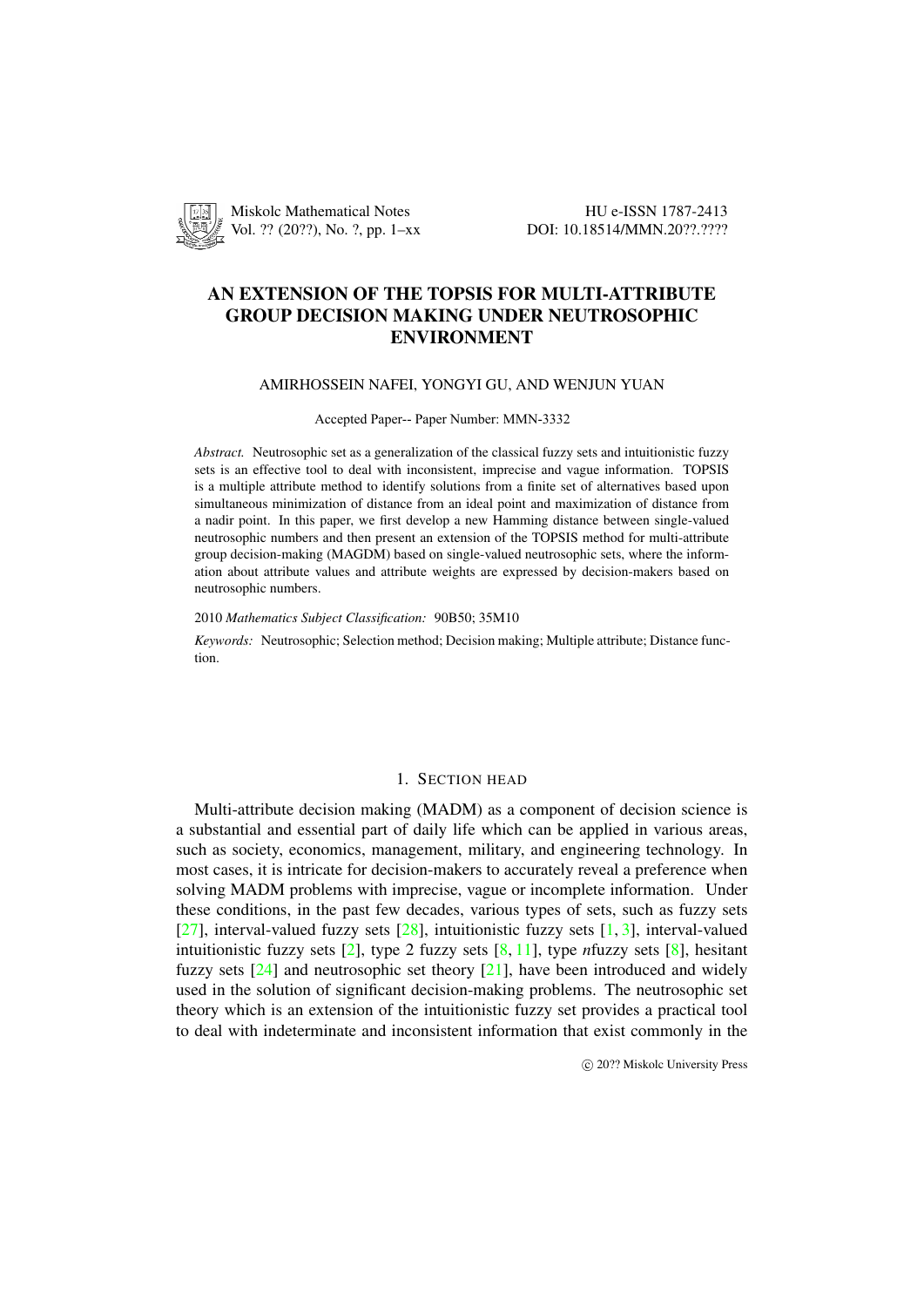real conditions. A given neutrosophic set such as *N*has three independent components, namely the truth- membership  $T_N(x)$ , the indeterminacy membership  $I_N(x)$  and falsity-membership  $F_N(x)$ .

The technique for order performance by similarity to ideal solution (TOPSIS) was first developed by Hwang and Yoon [11] for solving a MADM problem. It bases upon the concept that the chosen alternative should have the shortest distance from the positive ideal solution (PIS) and the farthest from the negative ideal solution (NIS). In the process of TOPSIS, the performance ratings and the weights of the criteria are given as crisp values. In recent year[s a](#page-12-2) lot of MADM methods [4, 12–14, 25, 26] and multi-attribute group decision making (MAGDM) methods [6, 15, 17] based on the extension of the TOPSIS method have been proposed.

In order to evaluate human resources, Jin et al. [12] introduced an extended TOP-SIS method for MADM based on intuitionistic fuzzy sets wher[e](#page-12-3) t[he](#page-12-4) [attr](#page-12-5)i[but](#page-13-2)[e va](#page-13-3)lues given by decision-makers are the intuitionistic fuzzy numb[er](#page-12-6)[s.](#page-12-7) [Wei](#page-12-8) and Liu [26] presented an extended TOPSIS method based on uncertain linguistic variables to manage high technological risks. In order to resol[ve](#page-12-4) MADM problems, Liu in [14] presents an extension of the TOPSIS method where the weights and decision values of the alternatives are considered as interval vague values. Liu and Su [13] [pro](#page-13-3)posed an extended TOPSIS based on trapezoid fuzzy linguistic numbers and present a method for determining attribute weights. Rădulescu. C. and Rădulescu. I.  $[19]$  by modifying the variable ρin the Minkowski distance measure proposed an extended TOPSIS method for ranking cloud service providers. Verma et al. [25] [pro](#page-12-9)posed an interval-valued intuitionistic fuzzy TOPSIS method for solving a facility location problem. Balin [4] proposed an extension of TOPSIS based on interval-valued [sph](#page-12-10)erical fuzzy sets to select the most effective stabilizing system for naval ships. In [6] Chen proposed a symmetric approach to extend the TOPSIS to the f[uzz](#page-13-2)y environment for MAGDM problems in which the weights of various attributes and ratings of alternatives in r[eg](#page-12-3)ard to the different attributes indicated by linguistic variables. By defining a distance formula of generalized interval-valued fuzzy numbers in [15] [Liu](#page-12-6) proposed an extended TOPSIS method for MAGDM problems where the attribute values and weights given by different decision-makers are all generalized intervalvalued fuzzy numbers. In this respect, to choose adequate security mechanisms in ebusiness processes, Mohammadi et al. [17] proposed a fuzzy TOPSIS metho[d b](#page-12-7)ased on group recommendation.

In this research, we first develop a distance measure to calculate the distance between single-valued neutrosophic numbers and then present an extended TOPSIS method for MAGDM under the neutros[oph](#page-12-8)ic environment where the attribute values and weights given by decision-makers (DMs) are represented by single-valued neutrosophic numbers (SVNNs). The key of our proposed method is that the different neutrosophic decision matrices presented by different decision-makers are converted into a single matrix and create an aggregated group decision matrix. The remaining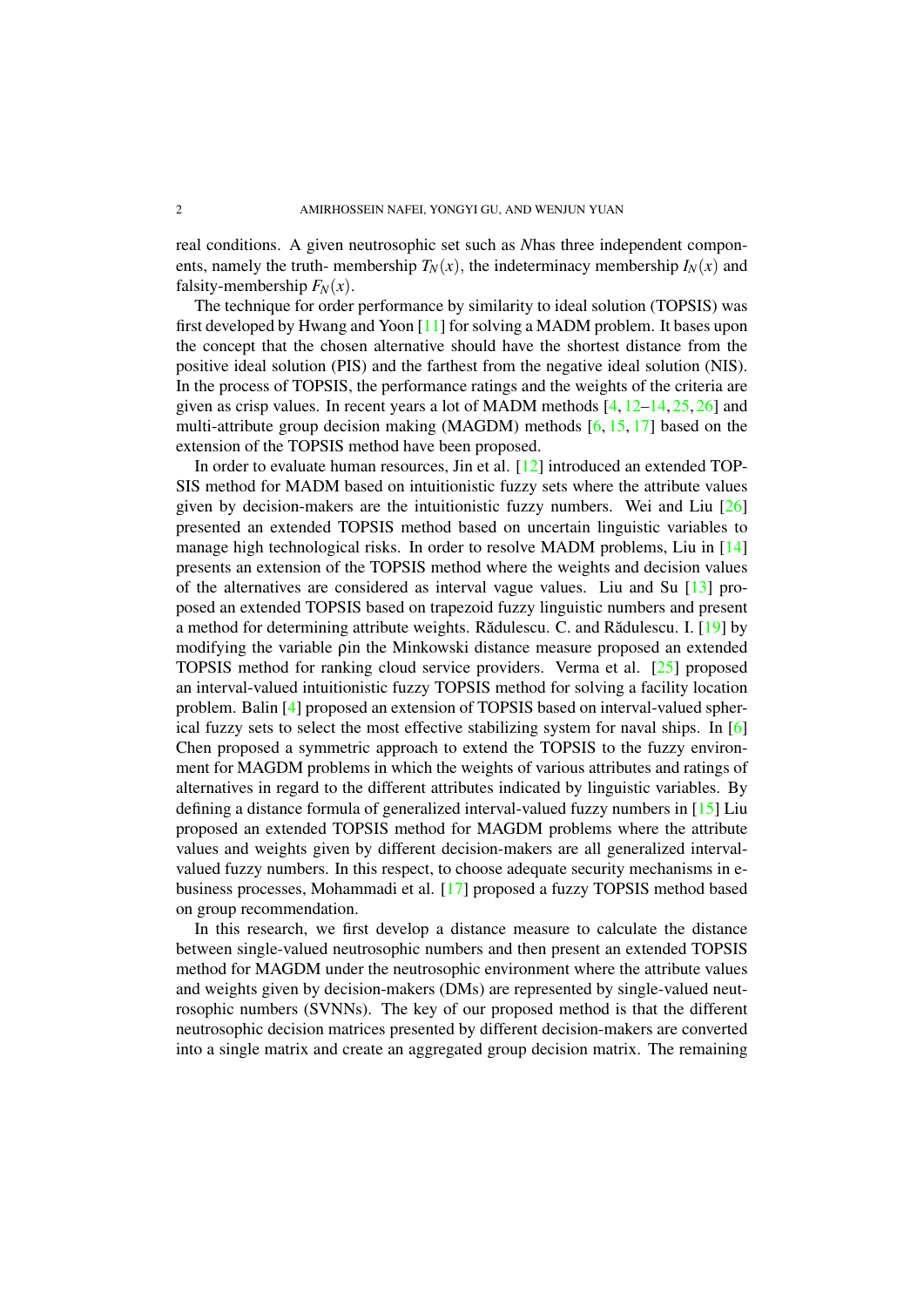of this research is marshaled as follows: in the next section, we will briefly review the basic concepts of neutrosophic sets, the operation rules of single-valued neutrosophic sets, and the distance between them. Section 3 presents a distance measure to calculate the distance between SVNNs and describes the steps of the proposed method to rank the alternatives. Section 4 gives a numerical example to explain the validity of the proposed method. The study is concluded in Section 5.

#### 2. PRELIMINARIES

This section provides a brief review of particular preliminaries regarding neutrosophic sets, the distance between neutrosophic sets (NSs) and some other important concepts.

**Definition 1.** [22]: A neutrosophic set (NS) *N* in a domain *X*(finite universe of objectives) can be represented by  $T_N: X \to ]0^-, 1^+[, I_N: X \to ]0^-, 1^+[\text{and } F_N: X \to ]0^-,$  $]0^-, 1^+[$  that satisfy the condition  $0^- \leq T_N(x) + I_N(x) + F_N(x) \leq 3^+ \forall x \in X$ . Where  $T_N(x)$ ,  $I_N(x)$  and  $F_N(x)$  denote the truth, indeterminacy and falsity membership functions, respectivel[y.](#page-13-4)

Definition 2. [18]: A neutrosophic set *N*is contained in another neutrosophic set *M,* if and only if :

$$
\begin{aligned}\n\inf T_N(x) &\leq \inf T_M(x), \\
\sup T_N(x) &\leq \sup T_M(x), \\
\inf I_N(x) &\geq \inf I_M(x), \\
\sup I_N(x) &\geq \sup I_M(x), \\
\inf F_N(x) &\geq \inf F_M(x), \\
\sup F_N(x) &\geq \sup F_M(x),\n\end{aligned}
$$

for all  $x \in X$ .

**Definition 3.** [20]: The complement of a neutrosophic set *N* is denoted by  $N^c$  and can be defined as  $T_N^c(x) = \{1^+\}\odot T_N(x)$ ,  $I_N^c(x) = \{1^+\}\odot I_N(x)$  and  $F_N^c(x) = \{1^+\}\odot F_N(x)$  for all  $x \in X$ *.* 

**Definition 4.** [16, 23]: Let *X* be a domain. A single-valued neutrosophic set (SVNS) N in the domain X can be denoted as  $N = \{x, T_N(x), I_N(x), F_N(x); x \in X\},\$ where  $T_N: X \to [0,1], I_N: X \to [0,1]$  and  $F_N: X \to [0,1]$  are three maps in *X* that satisfy the condition  $0 \leq T_N(x) + F_N(x) + I_N(x) \leq 3 \forall x \in X$ . The numbers  $T_N(x)$ ,  $F_N(x)$ and  $I_N(x)$  are the d[egr](#page-12-11)[ee o](#page-13-5)f truth, falsity and indeterminacy membership of elementxto $N$ , respectively.

*Remark* 1. For a SVNS *N,* the trinary  $(T_N(x), I_N(x), F_N(x))$  is called a singlevalued neutrosophic number(SVNN). For convenience, the trinary  $(T_N(x), I_N(x), F_N(x))$ is often denoted by  $(T, I, F)$ .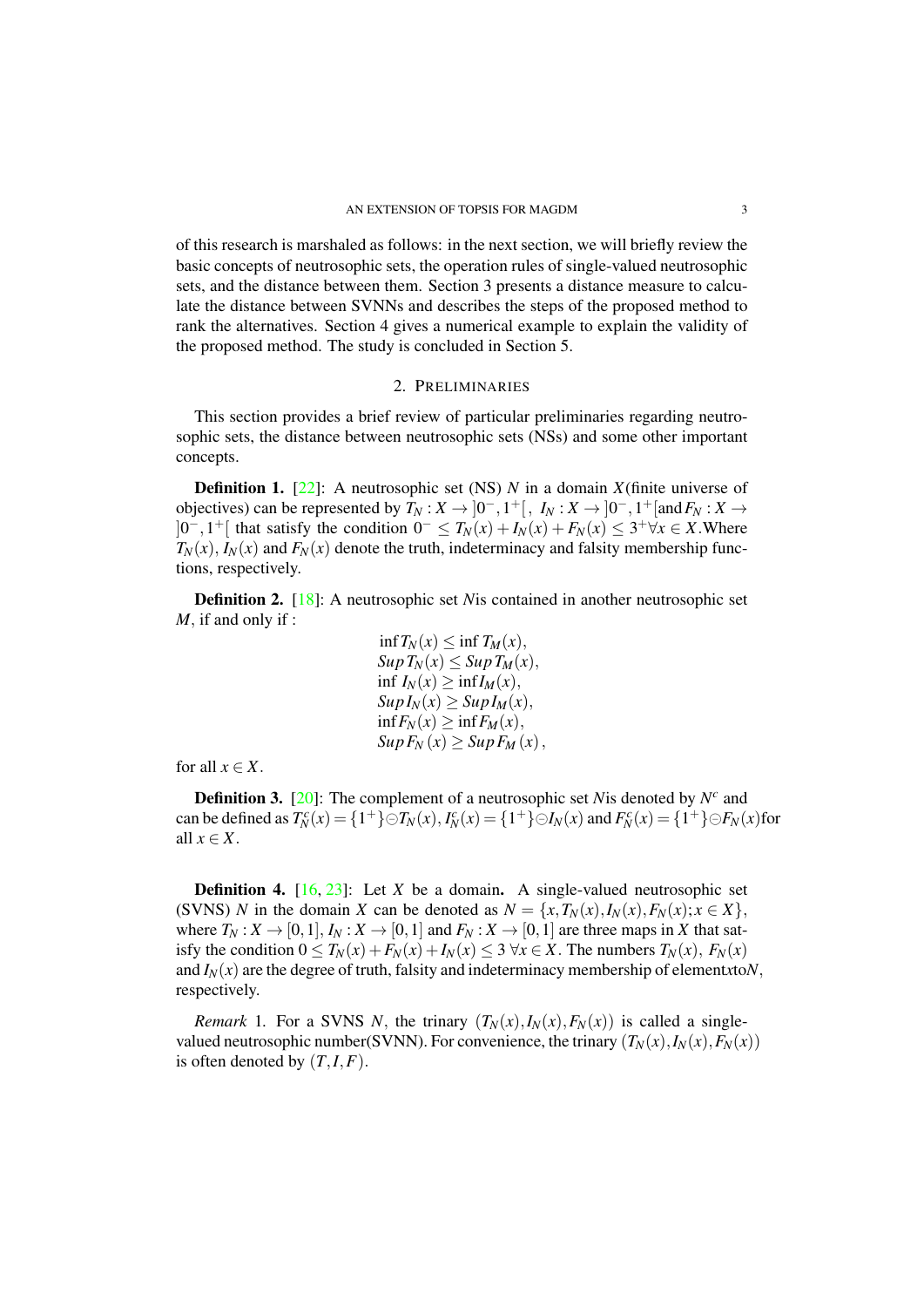**Definition 5.** [9, 16]: Let  $x = (T_1, I_1, F_1)$  and  $y = (T_2, I_2, F_2)$ be two SVNNs. The mathematical operations between *x*and *y*are defined as follows:

$$
I \mathbf{x} \oplus \mathbf{y} = (T_1 + T_2 - T_1 T_2, I_1 I_2, F_1 F_2), \tag{2.1}
$$

$$
II.x \otimes y = (T_1T_2, I_1 + I_2 - I_1I_2, F_1 + F_2 - F_1F_2), \tag{2.2}
$$

$$
III.\lambda x = \left(1 - (1 - T_1)^{\lambda}, I_1^{\lambda}, F_1^{\lambda}\right), \lambda > 0,
$$
\n(2.3)

$$
IV.x^{\lambda} = \left(T_1^{\lambda}, 1 - (1 - I_1)^{\lambda}, 1 - (1 - F_1)^{\lambda}\right), \lambda > 0.
$$
 (2.4)

**Definition 6.** [10, 20]: The complement of a SVNS *N* is denoted by  $N^c$  and is defined as  $T_N^c(x) = F_N(x)$ ,  $I_N^c(x) = 1 - I(x)$  and  $F_N^c(x) = T_N(x)$  for all  $x \in X$ . Therefore we have :

<span id="page-4-2"></span><span id="page-4-1"></span>
$$
N^{c} = \{x, F_{N}(x), 1 - I_{N}(x), T_{N}(x); x \in X\}.
$$

**Definition 7.** [7]: Let  $N = \{x, T_N(x), I_N(x), F_N(x); x \in X\}$  and  $M = \{x, T_M(x), I_M(x), F_M(x); x \in X\}$ *X}*be two single-valued neutrosophic sets, the Hamming distance between *N* and *M*is defined as follow:

$$
d_H(x,y) = \frac{1}{6} (|T_N(x) - T_M(x)| + |I_N(x) - I_M(x)| + |F_N(x) - F_M(x)|), \tag{2.5}
$$

also, the Euclidian distance between *N*and *M*is defined as follow:

$$
d_E(N,M) = \sqrt{\frac{1}{6} \left( (T_N(x) - T_M(x))^2 + (I_N(x) - I_M(x))^2 + (F_N(x) - F_M(x))^2 \right)}.
$$
 (2.6)

**Definition 8.** [5]  $d(N,M)$  is said a distance measure between neutrosophic sets if satisfies the following properties:

<span id="page-4-0"></span> $P1: d(N,M) \geq 0.$ P2:  $d(N, M) = 0$  if and only if  $N = M$  for all  $N, M \in$ NSs.  $P3: d(N,M) = d(M,N).$  $P3: d(N,M) = d(M,N).$  $P3: d(N,M) = d(M,N).$ P4: If  $N \subseteq M \subseteq O$ where  $O \in NSs$  in *X* then:  $d(N, O) \ge d(N, M)$  and  $d(N, O) \ge$ *d*(*M,O*)*.*

### 3. THE PROPOSED METHOD

In this section, we first propose a new Hamming distance based on the Hausdorff metric between single-valued neutrosophic numbers. Then will use this distance to present a new multi-attribute group decision-making method (MAGDM) based on the combination of neutrosophic sets and extended TOPSIS method.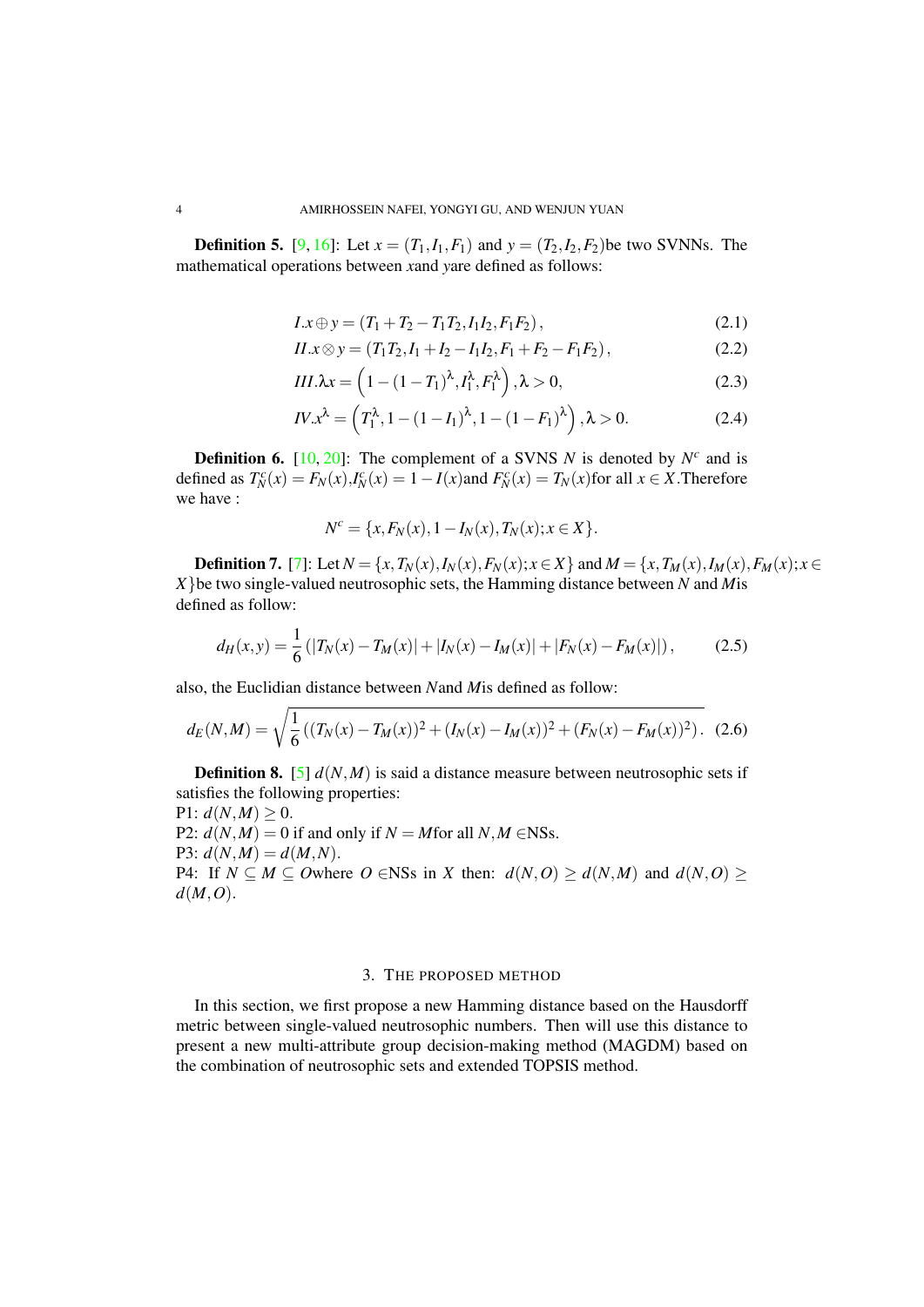#### 3.1. *Extended Hausdorff distance*

Let  $X = \{x_1, x_2, ..., x_n\}$  be a finite universe of objectives. Consider two neutrosophic sets N and M in X where  $N = \{x_i, T_N(x_i), I_N(x_i), F_N(x_i); x_i \in X\}$  and  $M =$  $\{x_i, T_M(x_i), I_M(x_i), F_M(x_i); x_i \in X\}$ . Then denote

$$
d(N,M) = \frac{1}{n} \sum_{i=1}^{n} \left[ \frac{(|T_N(x_i) - T_M(x_i)| + |I_N(x_i) - I_M(x_i)| + |F_N(x_i) - F_M(x_i)|)}{6} + \frac{\max(|T_N(x_i) - T_M(x_i)|, |I_N(x_i) - I_M(x_i)|, |F_N(x_i) - F_M(x_i)|)}{3} \right]
$$
(3.1)

**Theorem 1.**  $d(N,M)$  *is a distance between two neutrosophic sets N and M in X*.

*Proof.* It is obvious *d*(*N,M*) satisfies *P*1*−P*3 of Definition (8). Therefore we only need to prove  $d(N,M)$  satisfies P4. To this aim let  $O = \{x, T_O(x), I_O(x), F_O(x); x \in$ *X*}be another neutrosophic set, if  $N \subseteq M \subseteq O$  then we have:

$$
d(N,M) = \frac{1}{n} \sum_{i=1}^{n} \left[ \frac{(|T_N(x_i) - T_M(x_i)| + |I_N(x_i) - I_M(x_i)| + |F_N(x_i) - F_M(x_i)|)}{6} + \frac{\max(|T_N(x_i) - T_M(x_i)|, |I_N(x_i) - I_M(x_i)|, |F_N(x_i) - F_M(x_i)|)}{3} \right]
$$

and

$$
d(N, O) = \frac{1}{n} \sum_{i=1}^{n} \left[ \frac{(|T_N(x_i) - T_O(x_i)| + |I_N(x_i) - I_O(x_i)| + |F_N(x_i) - F_O(x_i)|)}{6} + \frac{\max(|T_N(x_i) - T_O(x_i)|, |I_N(x_i) - I_O(x_i)|, |F_N(x_i) - F_O(x_i)|)}{3} \right]
$$

It's easy to see

<span id="page-5-0"></span>
$$
|T_N(x_i) - T_O(x_i)| \ge |T_N(x_i) - T_M(x_i)|,
$$
  
\n
$$
|I_N(x_i) - I_O(x_i)| \ge |I_N(x_i) - I_M(x_i)|,
$$
  
\n
$$
|F_N(x_i) - F_O(x_i)| \ge |F_N(x_i) - F_M(x_i)|,
$$

so we have:

$$
\frac{(|T_N(x_i) - T_O(x_i)| + |I_N(x_i) - I_O(x_i)| + |F_N(x_i) - F_O(x_i)|)}{6} + \frac{\max(|T_N(x_i) - T_O(x_i)|, |I_N(x_i) - I_O(x_i)|, |F_N(x_i) - F_O(x_i)|)}{3} \ge \frac{(|T_N(x_i) - T_M(x_i)| + |I_N(x_i) - I_M(x_i)| + |F_N(x_i) - F_M(x_i)|)}{6} + \frac{\max(|T_N(x_i) - T_M(x_i)|, |I_N(x_i) - I_M(x_i)|, |F_N(x_i) - F_M(x_i)|)}{3}
$$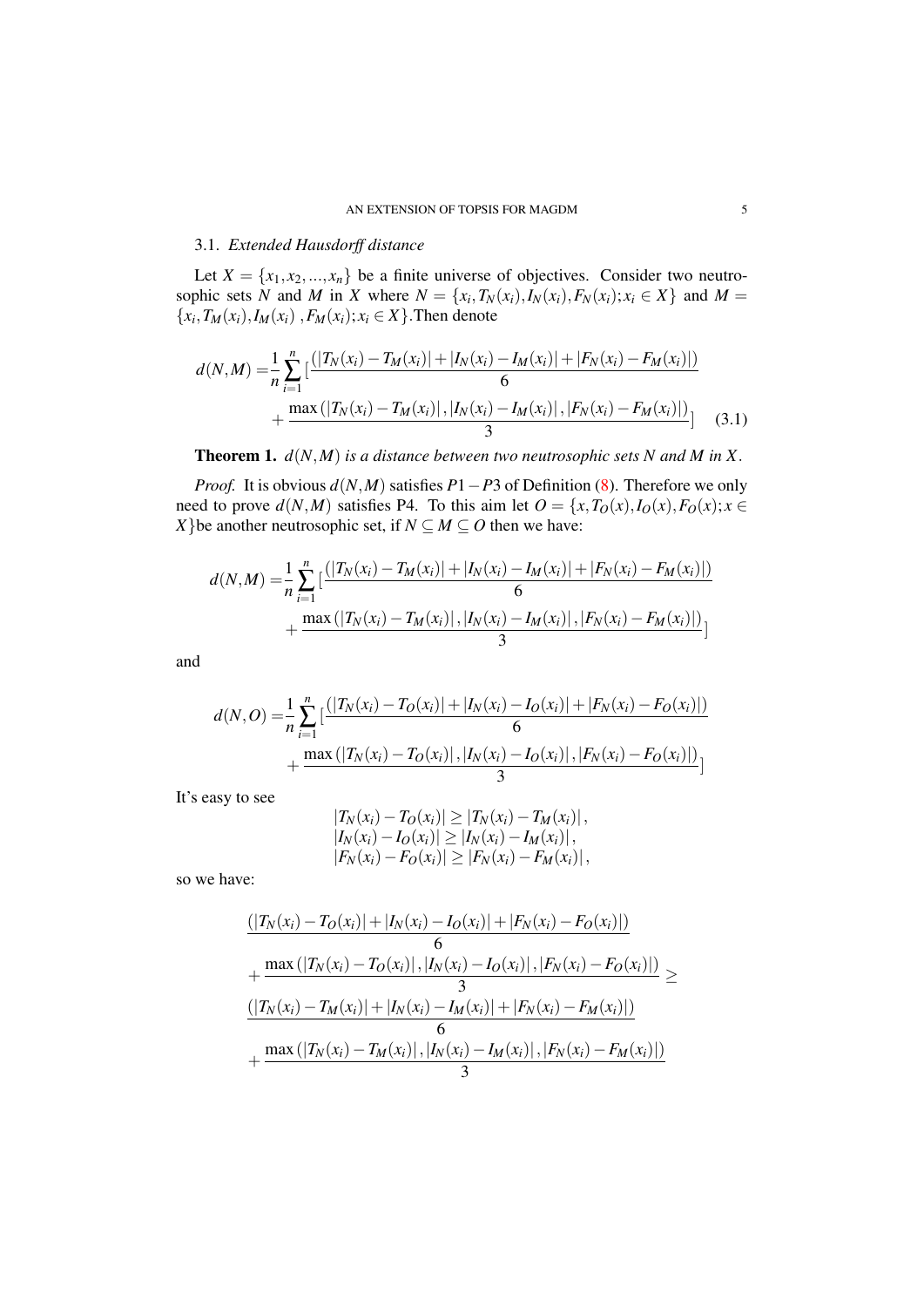Therefore we can get the inequality  $d(N, O) \ge d(N, M)$ . By the same reason we can get  $d(N, 0) \ge d(M, 0)$ . So  $d(N, M)$  satisfies P4 of Definition 8. That is to say,  $d(N, M)$  is a distance measure between neutrosophic sets *N* and *M*.

## 3.2. *The extended TOPSIS method for multi-attribute group decision-making based on NSs*

Suppose that  $A = \{A_1, A_2, \ldots, A_n\}$  be a set of alternatives,  $B = \{C_1, C_2, \ldots, C_m\}$ be a set of attributes and  $D = \{D_1, D_2, \ldots, D_k\}$  be a set of decision-makers (DMs). Let  $\bar{w}_p = \left[\bar{w}_1^p\right]$  $\overline{p}^p_1, \overline{w}^p_2$  $\left[ \sum_{i=1}^{p} \ldots, \overline{w}_m^p \right]$  be a vector of weights for attributes determined by DM  $D_p$ where  $\bar{w}_i^p$  $\frac{p}{j}$  is a single-valued neutrosophic number denoting the weight of attribute  $C_j$ given by decision-maker  $D_p$ .  $1 \le j \le m$  and  $1 \le p \le k$ .

Assume that  $W_p$  represents the weight of DM  $D_p$ . If a decision group has  $k$  members then  $W_p = \frac{1}{k}$ , where  $W_p \in [0, 1]$  and  $\sum_{p=1}^{k} W_p = 1$ .

Let  $X_p = [x_{ij}]_{m \times n}$  be a decision matrix of the *n* alternatives in regard to the *m* attributes characterized by decision-maker  $D_p$ , shown as follows:

$$
X_{p} = \begin{bmatrix} & C_{1} & C_{2} & \cdots & C_{m} \\ A_{1} & x_{11}^{p} & x_{12}^{p} & \cdots & x_{1m}^{p} \\ x_{21}^{p} & x_{22}^{p} & \cdots & x_{2m}^{p} \\ \vdots & \vdots & \vdots & \ddots & \vdots \\ x_{n1}^{p} & x_{n2}^{p} & \cdots & x_{nm}^{p} \end{bmatrix} .
$$
 (3.2)

*.*

Where  $x_{ij} = (T_{ij}, I_{ij}, F_{ij})$  is a single value neutrosophic number for the alternative  $A_i$ in regard to the attribute  $C_j$ .

The procedure of our proposed method can be summarized as follows:

**Step 1.** According to the weighting vector  $\bar{w}_p$ , the decision matrix  $X_p$  and the multiplication operator of SVNSs presented in Eq.  $(2.2)$  calculate the weighted decision matrix (WDM) *EV<sup>P</sup>* as follows:

$$
EV_{p} = \begin{pmatrix}\nC_{1} & C_{2} & \cdots & C_{m} & C_{1} & C_{2} & \cdots & C_{m} \\
A_{1} & x_{11}^{p} \otimes \bar{w}_{1}^{p} & x_{12}^{p} \otimes \bar{w}_{2}^{p} & \cdots & x_{1m}^{p} \otimes \bar{w}_{m}^{p} \\
x_{21}^{p} \otimes \bar{w}_{1}^{p} & x_{22}^{p} \otimes \bar{w}_{2}^{p} & \cdots & x_{2m}^{p} \otimes \bar{w}_{m}^{p} \\
\vdots & \vdots & \ddots & \vdots & \vdots \\
x_{n1}^{p} \otimes \bar{w}_{1}^{p} & x_{n2}^{p} \otimes \bar{w}_{2}^{p} & \cdots & x_{nm}^{p} \otimes \bar{w}_{m}^{p}\n\end{pmatrix} = \begin{pmatrix}\nC_{1} & C_{2} & \cdots & C_{m} \\
C_{1} & C_{2} & \cdots & C_{m} \\
A_{1} & y_{11}^{p} & y_{12}^{p} & \cdots & y_{1m}^{p} \\
y_{21}^{p} & y_{22}^{p} & \cdots & y_{2m}^{p} \\
\vdots & \vdots & \vdots & \ddots & \vdots \\
y_{n1}^{p} & y_{n2}^{p} & \cdots & y_{nm}^{p}\n\end{pmatrix}
$$
\n(3.3)

Step 2. Based on the obtained WDMs and the weight of decision-makers we can get the aggregated group decision matrix AG of all decision-makers  $D_1, D_2, ..., D_k$  as follows: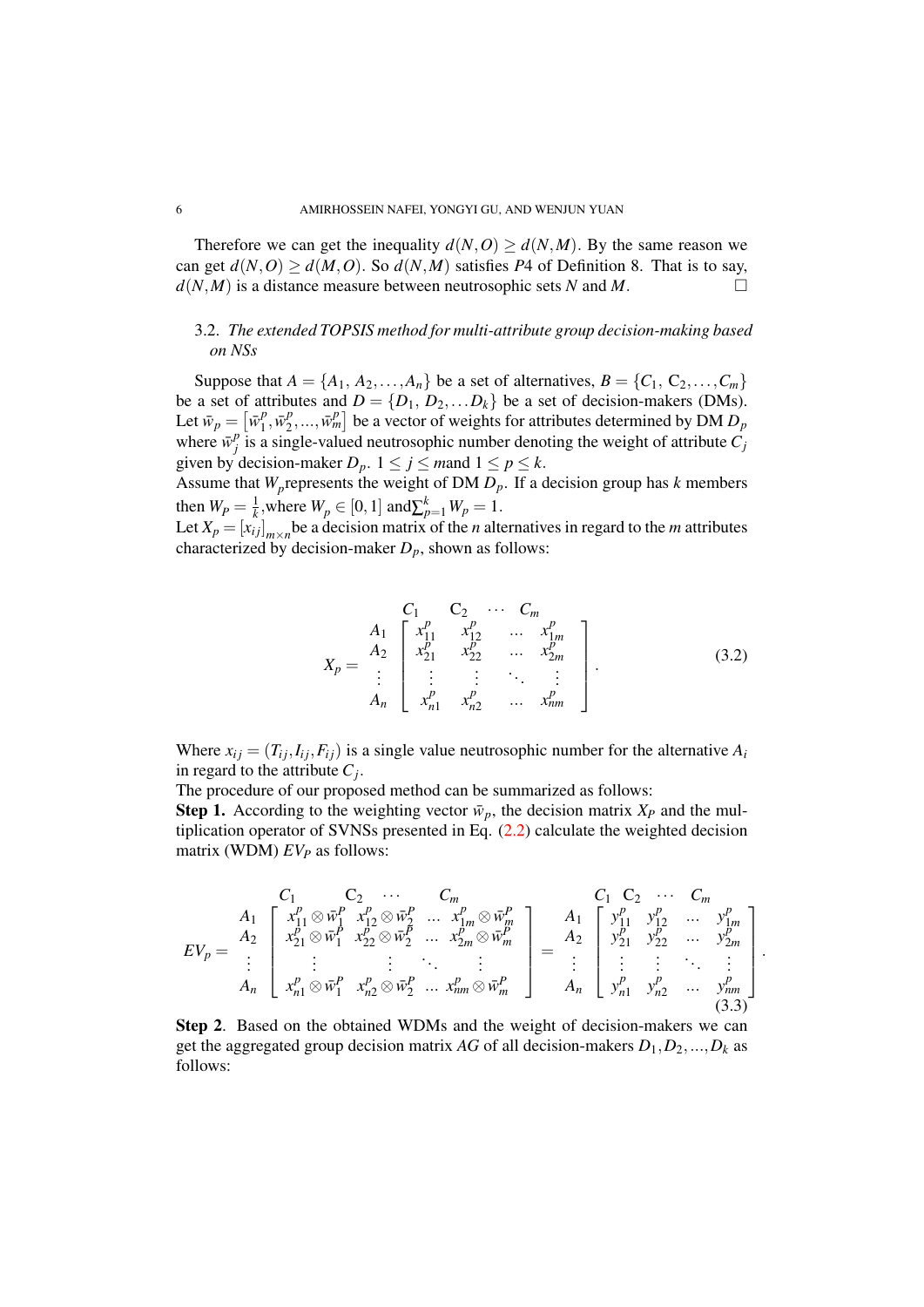$$
AG = \begin{bmatrix} & & D_1 & D_2 & \cdots & D_k \\ A_1 & G_{11} & G_{12} & \cdots & G_{1k} \\ A_2 & G_{21} & G_{22} & \cdots & G_{2k} \\ \vdots & \vdots & \vdots & \ddots & \vdots \\ A_n & G_{n1} & G_{n2} & \cdots & G_{nk} \end{bmatrix} .
$$
 (3.4)

Where  $G_{ip}$  is a neutrosophic value, representing the sum of alternatives in regard to DM  $D_p$ , can be calculated as follows:

 $G_{ip} = W_P[y_{i1}^p \oplus y_{i2}^p \oplus \cdots \oplus y_{im}^p]$  where  $W_P$  is the weight of decision-maker  $D_P$  and  $\oplus$ is the addition operator presented in Eq.  $(2.1)$ .

Step 3. Based on the obtained aggregated group decision matrix we know that the elements *Gip* are SVNNs. The absolute neutrosophic positive ideal solution (NPIS) *P*<sup>+</sup> and the neutrosophic negative ideal solution (NNIS) *P*<sup>−</sup>can be defined as follows:

$$
P^{+} = (G_{1}^{+}, G_{2}^{+}, ..., G_{k}^{+}),
$$
  
\n
$$
P^{-} = (G_{1}^{-}, G_{2}^{-}, ..., G_{k}^{-}).
$$
\n(3.5)

Where  $G_j^+ = (1, 0, 0)$  and  $G_j^- = (0, 1, 1), j = 1, 2, ..., k$ . Also we can select the virtual positive ideal solution and negative ideal solution by selecting the best values for each attribute from all alternatives as follows:

$$
\begin{cases}\nG_j^+ = (\max_i T_{ij}, \min_i I_{ij}, \min_i F_{ij}) = (T_j^+, I_j^+, F_j^+), \\
G_j^- = (\min_i T_{ij}, \max_i I_{ij}, \max_i F_{ij}) = (T_j^-, I_j^-, F_j^-),\n\end{cases}\n\quad 1 \le j \le k.
$$
\n(3.6)

**Step 4.** Based on the proposed distance measure in Eq.  $(3.1)$ . calculate the distance between alternative  $A_i$  and the elements in the obtained positive ideal solution  $P^+$  as follows:

$$
d_i^+ = \sum_{j=1}^n G_{ij} - G_j^+ = \frac{1}{n} \sum_{j=1}^n \left[ \frac{\left| T_{ij} - T_j^+ \right| + \left| I_{ij} - I_j^+ \right| + \left| F_{ij} - F_j^+ \right| \right)}{6} + \frac{\max \left( \left| T_{ij} - T_j^+ \right|, \left| I_{ij} - I_j^+ \right|, \left| F_{ij} - F_j^+ \right| \right)}{3} \right]
$$
(3.7)

also, the degree of distance between the alternative  $A_i$  and the elements in the obtained negative ideal solution *P <sup>−</sup>* can be calculated as follows:

 $\sim$ 

$$
d_i^- = \sum_{j=1}^n G_{ij} - G_j^- = \frac{1}{n} \sum_{j=1}^n \left[ \frac{\left| T_{ij} - T_j^- \right| + \left| I_{ij} - I_j^- \right| + \left| F_{ij} - F_j^- \right| \right)}{6} + \frac{\max \left( \left| T_{ij} - T_j^- \right|, \left| I_{ij} - I_j^- \right|, \left| F_{ij} - F_j^- \right| \right)}{3} \right].
$$
 (3.8)

Where  $1 \leq i \leq n, 1 \leq j \leq k$ .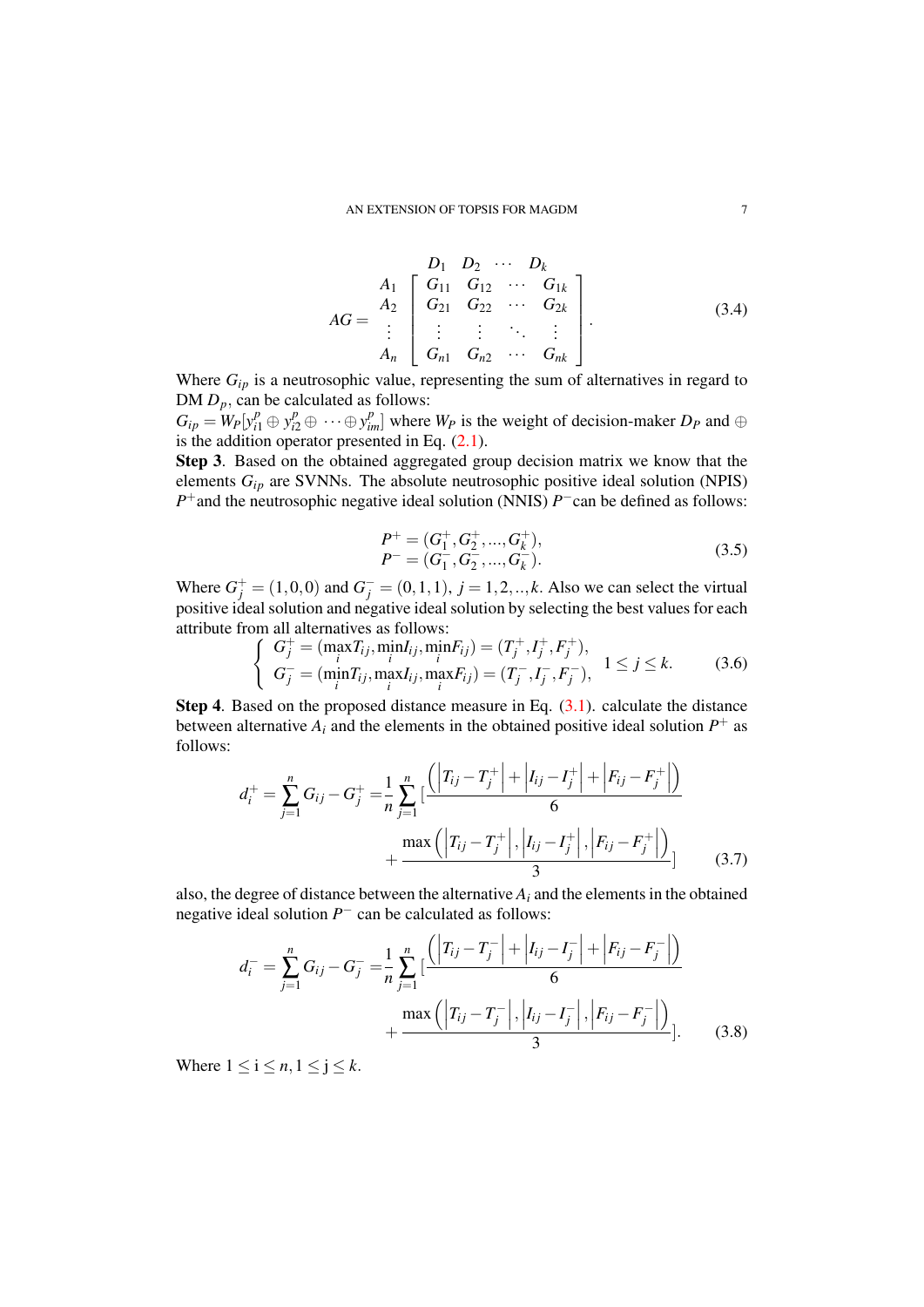Step 5. Compute the relative closeness coefficient to choose the most appropriate and efficient decision by ranking the alternatives as follows:

$$
R_i^* = \frac{d_i^-}{d_i^+ + d_i^-}, 1, ..., n
$$
\n(3.9)

Step 6. Utilize the relative closeness coefficients to sort the alternatives. The bigger  $R_i^*$  is, the better alternative  $A_i$  is.

### <span id="page-8-0"></span>4. ILLUSTRATIVE EXAMPLE

In this section, an example based on TOPSIS method for MAGDM under the neutrosophic environment is used as a demonstration of the applications and the effectiveness of the proposed decision-making method.

Suppose that there is a panel to compare four car companies  $A_1$ ,  $A_2$ ,  $A_3$  and  $A_4$  as the alternatives. Also assume that three attributes such as "Quality  $(C_1)$ ", "Design  $(C_2)$ " and "Price  $(C_3)$ ". A committee of three decision-makers  $D_1, D_2$  and  $D_3$  has been formed to rank the alternatives and choose the best company. Assume that the decision values of company alternatives  $A_1$ ,  $A_2$ ,  $A_3$  and  $A_4$  in regard to the attributes "Quality", "Design" and "Price" given by the decision-makers  $D_1$ ,  $D_2$  and  $D_3$  are represented by single-valued neutrosophic numbers, as shown in Table  $(1)$ , Table  $(2)$  and Table  $(3)$ , respectively.

TABLE 1. The decision values given by *D*<sup>1</sup>

| <b>Quality</b>                                                                       | Design                                                | Price |
|--------------------------------------------------------------------------------------|-------------------------------------------------------|-------|
| Company1 (0.1771, 0.5573, 0.5013)                                                    | $(0.1079, 0.3390, 0.4857)$ $(0.1932, 0.6289, 0.9274)$ |       |
| Company2 (0.8296, 0.7725, 0.4317)                                                    | $(0.1822, 0.2101, 0.8944)$ $(0.8959, 0.1015, 0.9175)$ |       |
| Company3 (0.7669, 0.3119, 0.9976)                                                    | $(0.0991, 0.5102, 0.1375)$ $(0.0991, 0.3909, 0.7136)$ |       |
| Company4 (0. 9345, 0.1790, 0.8116) (0.4898, 0.9064, 0.3900) (0.0442, 0.0546, 0.6183) |                                                       |       |

TABLE 2. The decision values given by *D*<sup>2</sup>

| <b>Quality</b>                     | Design | Price                                                 |
|------------------------------------|--------|-------------------------------------------------------|
| Company1 (0.3433, 0.5493, 0.9542)  |        | $(0.6465, 0.7565, 0.2815)$ $(0.8352, 0.9727, 0.5906)$ |
| Company2 (0.9360, 0.3304, 0. 0319) |        | $(0.8332, 0.4139, 0.2304)$ $(0.3225, 0.3278, 0.6604)$ |
| Company3 (0.1248, 0.6195, 0.3369)  |        | $(0.3983, 0.4923, 0.7111)$ $(0.5523, 0.8378, 0.0476)$ |
| Company4 (0.7306, 0.3606, 0.6627)  |        | $(0.7498, 0.6947, 0.6246)$ $(0.9791, 0.7391, 0.3488)$ |

Therefore the corresponding decision matrices  $X_1, X_2$  and  $X_3$  can be shown as follows, respectively: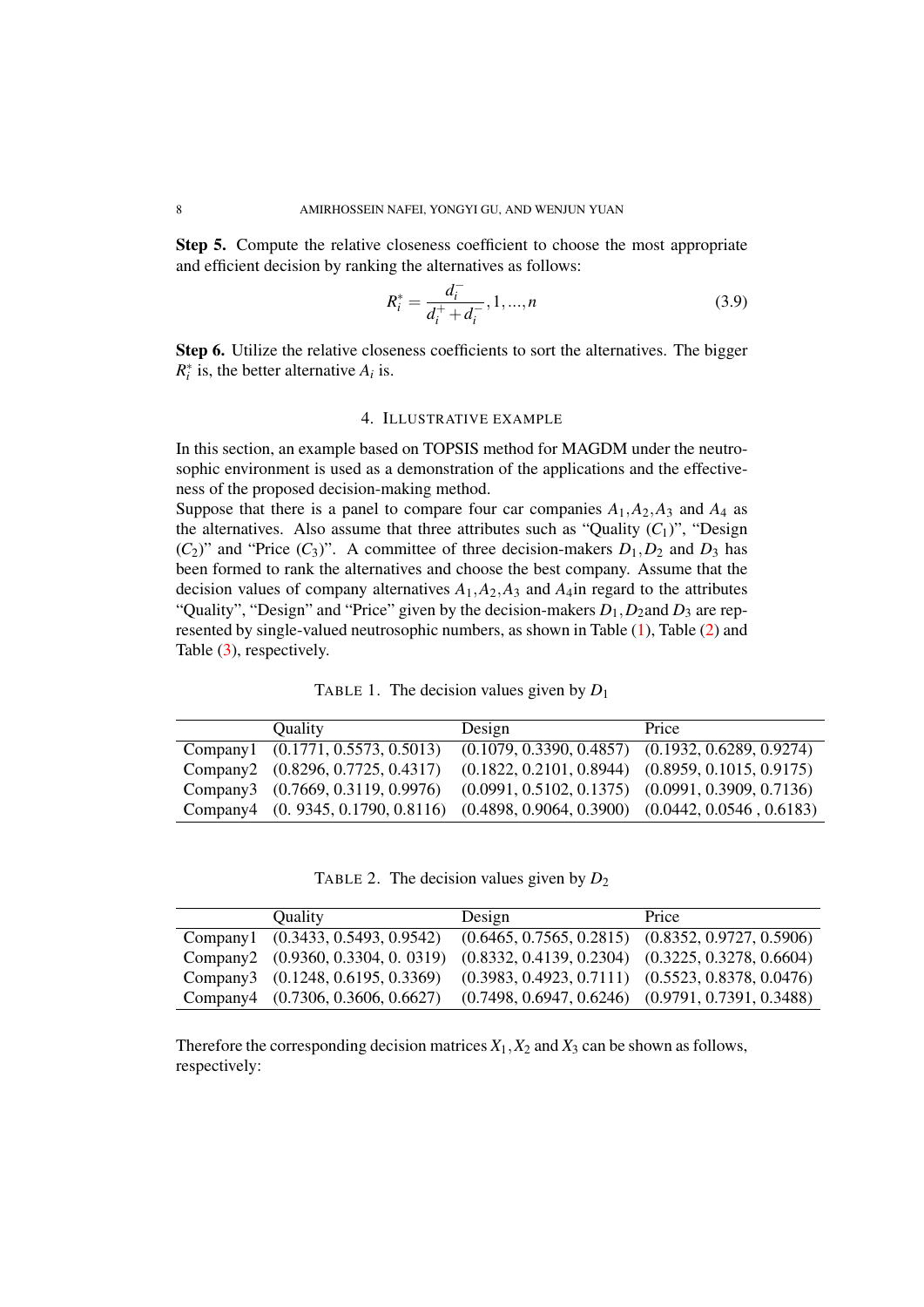TABLE 3. The decision values given by  $D_3$ 

| Quality |                                                                                     | Design | Price |  |
|---------|-------------------------------------------------------------------------------------|--------|-------|--|
|         | Company1 (0.4513, 0.5038, 0.3610) (0.2815, 0.4494, 0.0839) (0.1386, 0.1892, 0.4035) |        |       |  |
|         | Company2 (0.2409, 0.4896, 0.6203) (0.7311, 0.9635, 0.9748) (0.5882, 0.6671, 0.1220) |        |       |  |
|         | Company3 (0.2409, 0.8770, 0.8112) (0.1378, 0.0423, 0.6513) (0.3662, 0.5864, 0.2684) |        |       |  |
|         | Company4 (0.8562, 0.3531, 0.0193) (0.8367, 0.9730, 0.2312) (0.8068, 0.6751, 0.2578) |        |       |  |

|         |                | $C_1$                    | ÙΣ             |                          | $C_3$                    |  |
|---------|----------------|--------------------------|----------------|--------------------------|--------------------------|--|
|         | A <sub>1</sub> | (0.1771, 0.5573, 0.5013) |                | (0.1079, 0.3390, 0.4857) | (0.1932, 0.6289, 0.9274) |  |
|         | A <sub>2</sub> | (0.8296, 0.7725, 0.4317) |                | (0.1822, 0.2101, 0.8944) | (0.8959, 0.1015, 0.9175) |  |
| $X_1 =$ | A3             | (0.7669, 0.3119, 0.9976) |                | (0.0991, 0.5102, 0.1375) | (0.0991, 0.3909, 0.7136) |  |
|         | $A_4$          | (0.9345, 0.1790, 0.8116) |                | (0.4898, 0.9064, 0.3900) | (0.0442, 0.0546, 0.6183) |  |
|         |                |                          |                |                          |                          |  |
|         |                |                          |                |                          |                          |  |
|         |                |                          | C <sub>2</sub> |                          |                          |  |
|         | A <sub>1</sub> | (0.3433, 0.5493, 0.9542) |                | (0.6465, 0.7565, 0.2815) | (0.8352, 0.9727, 0.5906) |  |
|         | A <sub>2</sub> | (0.9360, 0.3304, 0.0319) |                | (0.8332, 0.4139, 0.2304) | (0.3225, 0.3278, 0.6604) |  |
| $X_2 =$ | $A_3$          | (0.1248, 0.6195, 0.3369) |                | (0.3983, 0.4923, 0.7111) | (0.5523, 0.8378, 0.0476) |  |
|         | $A_4$          | (0.7306, 0.3606, 0.6627) |                | (0.7498, 0.6947, 0.6246) | (0.9791, 0.7391, 0.3488) |  |

*C*<sup>1</sup> *C*<sup>2</sup> *C*<sup>3</sup> *X*<sup>3</sup> = *A*1 *A*2 *A*3 *A*4 (0*.*4513*,* 0*.*5038*,* 0*.*3610) (0*.*2815*,* 0*.*4494*,* 0*.*0839) (0*.*1386*,* 0*.*1892*,* 0*.*4035) (0*.*2409*,* 0*.*4896*,* 0*.*6203) (0*.*7311*,* 0*.*9635*,* 0*.*9748) (0*.*5882*,* 0*.*6671*,* 0*.*1220) (0*.*2409*,* 0*.*8770*,* 0*.*8112) (0*.*1378*,* 0*.*0423*,* 0*.*6513) (0*.*3662*,* 0*.*5864*,* 0*.*2684) (0*.*8562*,* 0*.*3531*,* 0*.*0193) (0*.*8367*,* 0*.*9730*,* 0*.*2312) (0*.*8068*,* 0*.*6751*,* 0*.*2578) *.*

Suppose that the attribute weights given by three DMs  $D_1$ ,  $D_2$  and  $D_3$  are shown as follows:

 $C_1$   $C_2$   $C_3$ *W*<sup>1</sup> = [(0*.*2834*,* 0*.*3900*,* 0*.*8344)*,*(0*.*8962*,* 0*.*4979*,* 0*.*6096)*,*(0*.*8266*,* 0*.*6948*,* 0*.*5747)]*,*  $C_1$   $C_2$   $C_3$ *W*<sup>2</sup> = [(0*.*3260*,* 0*.*8844*,* 0*.*6748)*,*(0*.*4564*,* 0*.*7209*,* 0*.*4385)*,*(0*.*7138*,* 0*.*0186*,* 0*.*4378)]*,*  $C_1$   $C_2$   $C_3$ *W*<sup>3</sup> = [(0*.*1170*,* 0*.*2462*,* 0*.*5466)*,*(0*.*8147*,* 0*.*3427*,* 0*.*5619)*,*(0*.*3249*,* 0*.*3757*,* 0*.*3958)]*.*

Furthermore, because the decision group in this example has three members we can consider  $W_1 = W_2 = W_3 = \frac{1}{3}$  $\frac{1}{3}$ .

The proposed method is currently applied to solve this problem and the computational procedure is summarized as follows: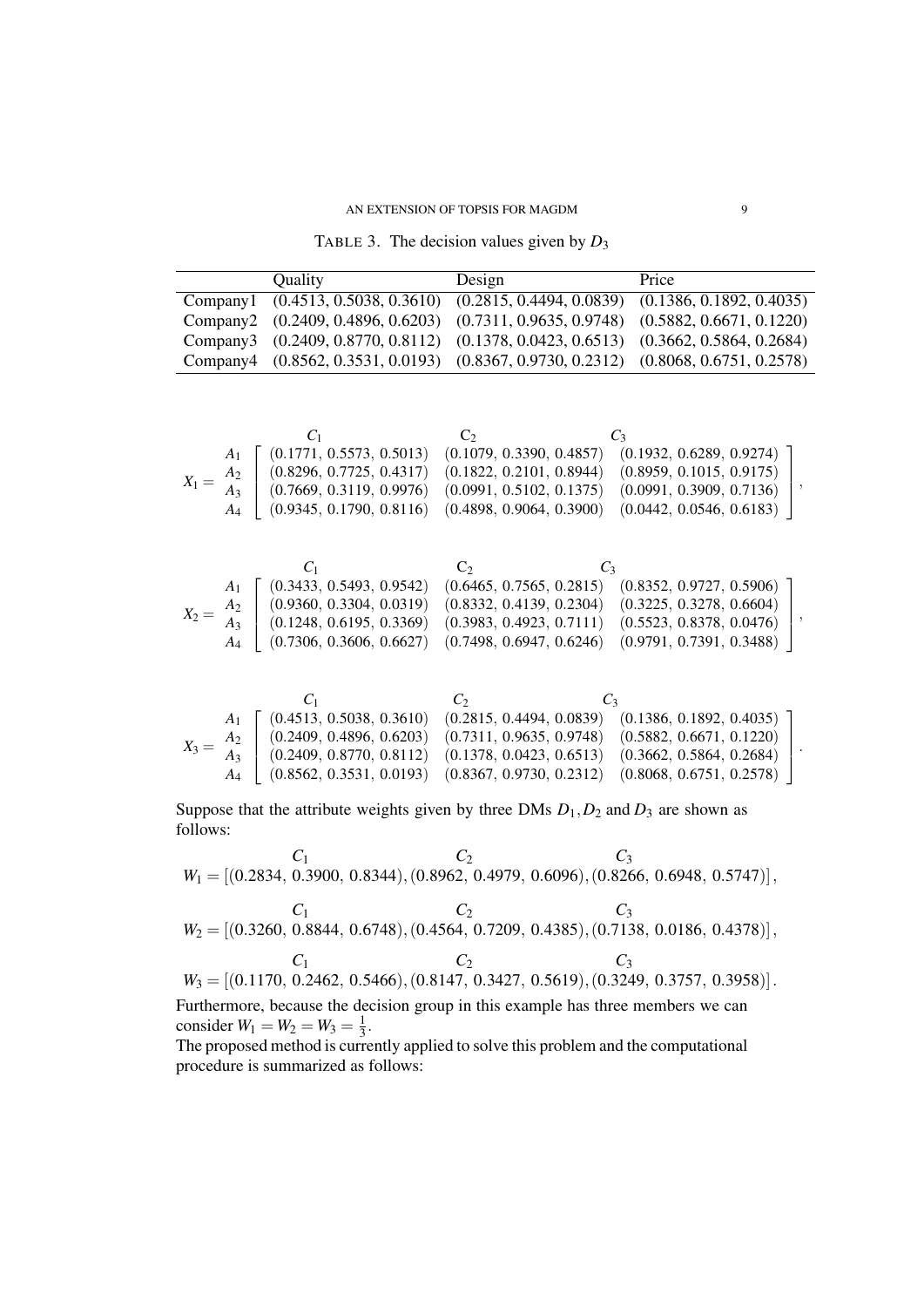**Step 1.** Construct the weighted decision matrices  $EV_1$ ,  $EV_2$  and  $EV_3$  as follows:

 $C_1$   $C_2$   $C_3$  $EV_1 = \frac{A_2}{A_2}$ *A*1 *A*3 *A*4  $\sqrt{ }$  $\mathbf{I}$  $\overline{1}$  $\overline{1}$ (0*.*0502*,* 0*.*7300*,* 0*.*9174) (0*.*0967*,* 0*.*6681*,* 0*.*7992) (0*.*1597*,* 0*.*8867*,* 0*.*9691) (0*.*2351*,* 0*.*8612*,* 0*.*9059) (0*.*1633*,* 0*.*6034*,* 0*.*9588) (0*.*7405*,* 0*.*7258*,* 0*.*9649) (0*.*2173*,* 0*.*5803*,* 0*.*9996) (0*.*0888*,* 0*.*7540*,* 0*.*6633) (0*.*0819*,* 0*.*8141*,* 0*.*8782) (0*.*2648*,* 0*.*4992*,* 0*.*9688) (0*.*4389*,* 0*.*9530*,* 0*.*7619) (0*.*0365*,* 0*.*7115*,* 0*.*8377) 1  $\mathbf{I}$  $\overline{1}$  $\overline{1}$ *,*  $C_1$   $C_2$   $C_3$  $EV_2 = \frac{A_2}{A_2}$ *A*1 *A*3 *A*4  $\sqrt{ }$  $\mathbf{I}$  $\overline{1}$  $\overline{1}$ (0*.*1119*,* 0*.*9479*,* 0*.*9851) (0*.*2951*,* 0*.*9320*,* 0*.*5966) (0*.*5962*,* 0*.*9732*,* 0*.*7698) (0*.*3052*,* 0*.*9226*,* 0*.*6852) (0*.*3803*,* 0*.*8364*,* 0*.*5679) (0*.*2302*,* 0*.*3403*,* 0*.*8091) (0*.*0407*,* 0*.*9650*,* 0*.*7908) (0*.*1818*,* 0*.*8583*,* 0*.*8378) (0*.*3942*,* 0*.*8408*,* 0*.*4646) (0*.*2382*,* 0*.*9261*,* 0*.*8903) (0*.*3422*,* 0*.*9148*,* 0*.*7892) (0*.*6989*,* 0*.*7439*,* 0*.*6339) 1  $\mathbf{I}$  $\overline{1}$  $\overline{1}$ *,*  $C_1$   $C_2$   $C_3$  $EV_3 =$ *A*1 *A*2 *A*3 *A*4  $\sqrt{ }$  $\mathbf{I}$  $\overline{1}$  $\overline{1}$ (0*.*0528*,* 0*.*6260*,* 0*.*7103) (0*.*2293*,* 0*.*6381*,* 0*.*5987) (0*.*0450*,* 0*.*4938*,* 0*.*6396) (0*.*0282*,* 0*.*6153*,* 0*.*8278) (0*.*5956*,* 0*.*9760*,* 0*.*9890) (0*.*1911*,* 0*.*7922*,* 0*.*4695) (0*.*0837*,* 0*.*9073*,* 0*.*9144) (0*.*1122*,* 0*.*3705*,* 0*.*8473) (0*.*1189*,* 0*.*7418*,* 0*.*5580) (0*.*1002*,* 0*.*5124*,* 0*.*5553) (0*.*6817*,* 0*.*9822*,* 0*.*6632) (0*.*2621*,* 0*.*7972*,* 0*.*5516) 1  $\mathbf{I}$  $\mathbf{I}$  $\overline{1}$ *.*

Step2. Based on the obtained WDMs *EV*1*,EV*2*, EV*<sup>3</sup> and addition operator of SVNN shown in Eq. (2.1). construct the aggregated group decision matrix of all decisionmakers as follows:

 $D_1$   $D_2$   $D_3$  $AG = \frac{A_2}{4}$ *A*1 *A*3 *A*4  $\sqrt{ }$  $\perp$  $\overline{1}$  $\overline{1}$ (0*.*[09](#page-4-2)30*,* 0*.*1442*,* 0*.*2368) (0*.*2491*,* 0*.*2866*,* 0*.*1508) (0*.*1010*,* 0*.*0658*,* 0*.*0907) (0*.*2780*,* 0*.*1257*,* 0*.*2794) (0*.*2228*,* 0*.*0875*,* 0*.*1049) (0*.*2274*,* 0*.*1586*,* 0*.*1281) (0*.*1151*,* 0*.*1187*,* 0*.*1941) (0*.*1748*,* 0*.*2300*,* 0*.*1026) (0*.*0944*,* 0*.*0831*,* 0*.*1441) (0*.*2009*,* 0*.*1128*,* 0*.*2061) (0*.,*2830 0*.*2101*,* 0*.*1485) (0*.*2629*,* 0*.*1337*,* 0*.*0677) 1  $\mathbf{I}$  $\mathbf{I}$  $\mathbf{I}$ *.*

Step 3. Determine the virtual NPIS and NNIS as:

$$
G_j^+ = \left[ (0.2780, 0.1128, 0.1941) \quad (0.2830, 0.0875, 0.1026) \quad (0.2629, 0.0658, 0.0677) \right],
$$
  
\n
$$
G_j^- = \left[ (0.0930, 0.1442, 0.2794) \quad (0.1748, 0.2866, 0.1508) \quad (0.0944, 0.1586, 0.1441) \right].
$$

Step 4. Calculate the distance of each alternative from NPIS and NNIS, respectively, as follows:

$$
d_1^+ = 0.3028
$$
,  $d_2^+ = 0.1377$ ,  $d_3^+ = 0.2715$ ,  $d_4^+ = 0.1435$ ,  
\n $d_1^- = 0.1148$ ,  $d_2^- = 0.2799$ ,  $d_3^- = 0.1246$ ,  $d_4^- = 0.2397$ .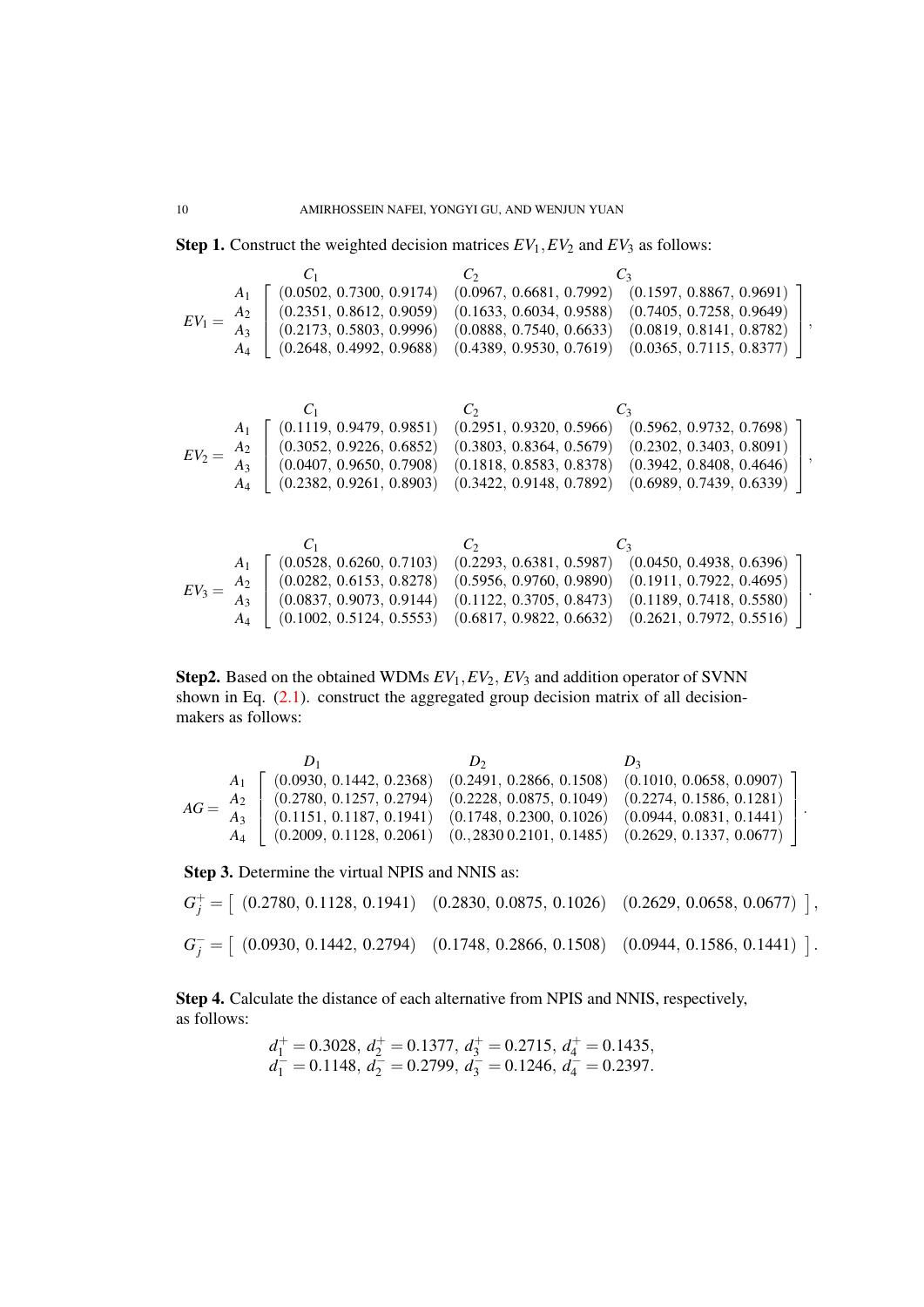Step5. Based on Eq. (3.9). the relative closeness coefficient of each candidate can be calculated as follows:

$$
R_1^* = 0.2748
$$
,  $R_2^* = 0.6703$ ,  $R_3^* = 0.3146$ ,  $R_4^* = 0.6255$ .

Therefore, the ranking [ord](#page-8-0)er of the four alternatives is  $A_2$ ,  $A_4$ ,  $A_3$  and  $A_1$ . Obviously, the best selection is  $A_2$ .

*Remark* 2*.* In recent years a lot of extended TOPSIS methods to deal with MAGDM problems have been presented that only consider crisp or incomplete information on their calculation. But until now there hasn't been any TOPSIS method to consider and handle indeterminate and inconsistent information that exists commonly in real decision-making problems. In order to overcome this drawback, this paper for the first time presents an extended TOPSIS method for MAGDM problems based on a single-valued neutrosophic set. Although by using the neutrosophic sets we are faced with a large class of problems the proposed method has less calculation and is more flexible for decision making in the real world.

#### 5. CONCLUSION

In general, decision-making problems are included uncertain and imprecise information, and neutrosophic sets can depict this kind of information easier and better. Because TOPSIS is an important decision-making method, and the neutrosophic sets can handle the incomplete, indeterminate and inconsistent data, it is important to establish an extended TOPSIS method based on NSs. In this paper, we first develop a distance measures which is an effective and simple tool to measure the distance between two single-valued neutrosophic numbers and then present an extended TOPSIS method to deal with multi-attribute group decision-making (MAGDM) under neutrosophic environment, where decision-makers express the attribute weights and attribute values for alternatives by using neutrosophic numbers. Although the proposed method presented in this paper is illustrated by a personal selection problem, however, it can also be applied to problems such as information project selection, material selection and many other areas of management decision problems.

## THIS WORK IS SUPPORTED BY THE NATIONAL NATURAL SCIENCE FOUNDATION (NSF) OF CHINA (11901111).

The authors express their gratitude to the XXX Institute at YYY for their hospitality, etc

#### **REFERENCES**

- [1] K. T. Atanassov, "Intuitionistic fuzzy sets," *Fuzzy sets and systems*, vol. 1, no. 20, pp. 87–96, 1986, doi: 10.1016/S0165-0114(86)80034-3.
- <span id="page-11-1"></span><span id="page-11-0"></span>[2] K. T. Atanassov, "More on intuitionistic fuzzy sets," *Fuzzy sets and systems*, vol. 33, no. 1, pp. 37–45, 1989.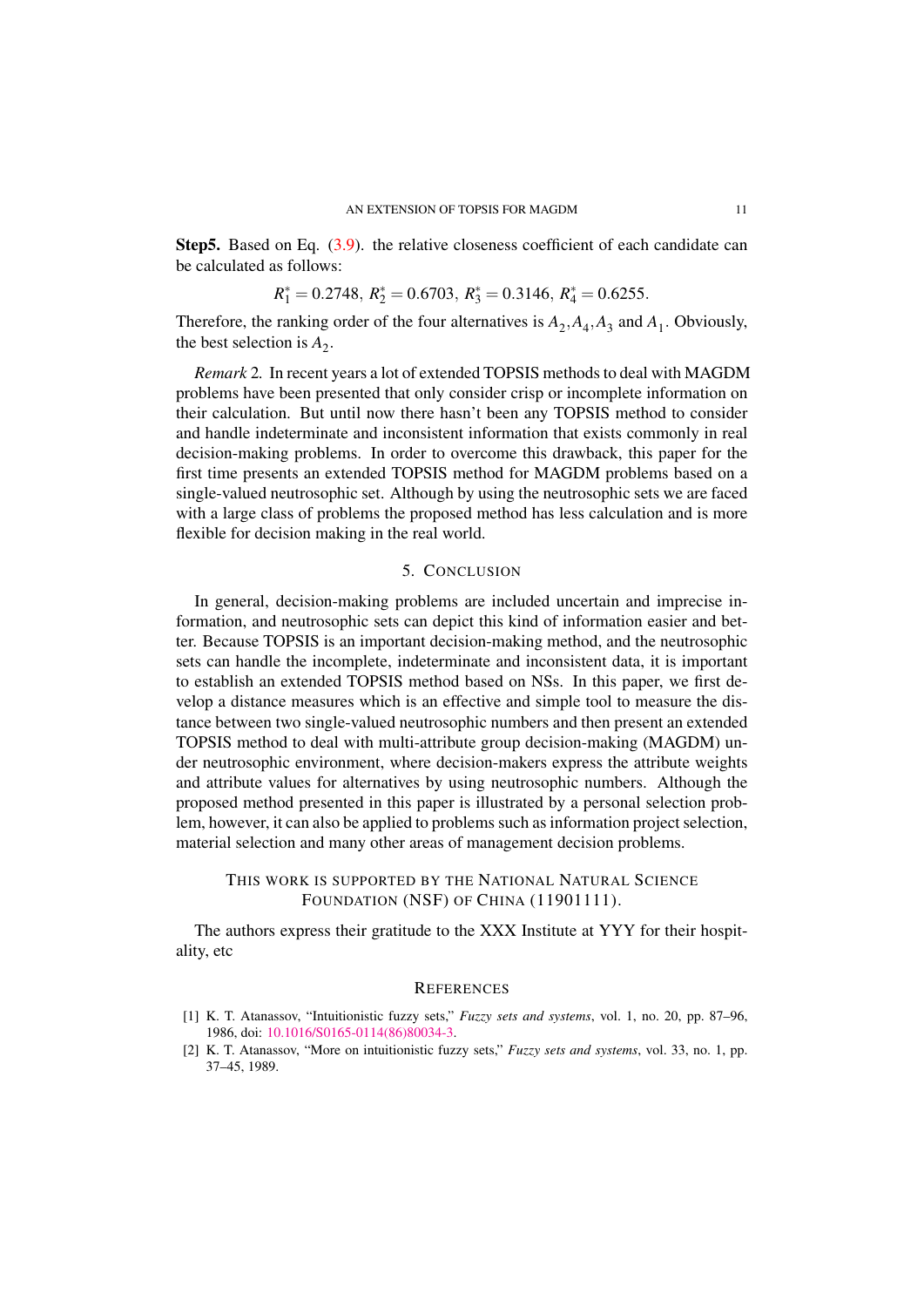- [3] K. T. Atanassov, "Intuitionistic fuzzy sets," in *Intuitionistic fuzzy sets*. Springer, 1999, pp. 1–137, doi: 10.1007/978-3-7908-1870-31.
- [4] A. BALIN, "( a novel fuzzy multi-criteria decision-making methodology based upon the spherical fuzzy sets with a real case study," *Iranian Journal of Fuzzy Systems*, 2020, doi: 10.22111/ijfs.2020.5234.
- <span id="page-12-3"></span><span id="page-12-0"></span>[5] S. Benbernou, S. Gala, and M. A. Ragusa, "On the regularity criteria for the 3d magnetohydrodyn[amic equations via two comp](http://dx.doi.org/10.1007/978-3-7908-1870-3_1)onents in terms of bmo space," *Mathematical Methods in the Applied Sciences*, vol. 37, no. 15, pp. 2320–2325, 2014, doi: 10.1002/mma.2981.
- [6] C.-T. Chen, "Extensions of the topsis for group decision-making under fuzzy environment," *Fuzzy [sets and systems](http://dx.doi.org/10.22111/ijfs.2020.5234)*, vol. 114, no. 1, pp. 1–9, 2000, doi: 10.1016/S0165-0114(97)00377-1.
- <span id="page-12-15"></span>[7] P. Chi and P. Liu, "An extended topsis method for the multiple attribute decision making problems based on interval neutrosophic set," *Neutrosophic Sets and Systems*[, vol. 1, no. 1, p](http://dx.doi.org/10.1002/mma.2981)p. 63–70, 2013, doi: 10.5281/zenodo.571231.
- <span id="page-12-6"></span>[8] D. Dubois and H. Prade, *Fuzzy sets and systems: the[ory and applications](http://dx.doi.org/10.1016/S0165-0114(97)00377-1)*. Academic press, 1980, vol. 144, doi: 10.1057/jors.1982.38.
- <span id="page-12-14"></span>[9] S. Gala, Q. Liu, and M. A. Ragusa, "A new regularity criterion for the nematic liquid crystal flows," *Applicable Analysis*, vol. 91, no. 9, pp. 1741–1747, 2012, doi: 10.1080/00036811.2011.581233.
- <span id="page-12-1"></span>[10] S. [Gala and M. A. Ragusa,](http://dx.doi.org/10.5281/zenodo.571231) "Logarithmically improved regularity criterion for the boussinesq equations in besov spaces with negative indices," *Applicable Analysis*, vol. 95, no. 6, pp. 1271– 1279, 2016, doi: [10.1080/00036811](http://dx.doi.org/10.1057/jors.1982.38).2015.1061122.
- <span id="page-12-12"></span>[11] C. Hwang and K. Yoon, *Multiple Attribute Decision Making*. [Springer, New York, 1981, vo](http://dx.doi.org/10.1080/00036811.2011.581233)l. 186, doi: 10.1007/978-3-642-48318-9.
- [12] F. Jin, L. PD, and X. Zhang, "Evaluation study of human resources based on intuitionistic fuzzy set and topsis method," *[Journal of Information an](http://dx.doi.org/10.1080/00036811.2015.1061122)d Computational Science*, vol. 4, no. 3, pp. 1023–1028, 2007.
- <span id="page-12-4"></span><span id="page-12-2"></span>[13] P. Liu and Y. Su, "The extended topsis based on trapezoid fuzzy linguistic variables," *Journal [of Convergence Informatio](http://dx.doi.org/10.1007/978-3-642-48318-9)n Technology*, vol. 5, no. 4, pp. 38–53, 2010, doi: 10.4156/jcit.vol5.issue4.5.
- <span id="page-12-9"></span>[14] P. Liu, "Multi-attribute decision-making method research based on interval vague set and topsis method," *Technological and economic development of economy*, vol. 15, no. 3, pp. 453–463, 2009, doi: 10.3846/1392-8619.2009.15.453-463.
- [15] P. Liu, "An extended topsis method for multiple attribute group decision making based on gener[alized interval-valued trap](http://dx.doi.org/10.4156/jcit.vol5.issue4.5)ezoidal fuzzy numbers," *Informatica*, vol. 35, no. 2, 2011.
- <span id="page-12-5"></span>[16] P. Liu and Y. Wang, "Multiple attribute decision-making method based on single-valued neutrosoph[ic normalized weighted bonferroni m](http://dx.doi.org/10.3846/1392-8619.2009.15.453-463)ean," *Neural Computing and Applications*, vol. 25, no. 7-8, pp. 2001–2010, 2014, doi: 10.1007/s00521-014-1688-8.
- <span id="page-12-11"></span><span id="page-12-7"></span>[17] S. Mohammadi, S. Golara, and N. Mousavi, "Selecting adequate security mechanisms in ebusiness processes using fuzzy topsis," *International Journal of Fuzzy System Applications (IJFSA)*, vol. 2, no. 1, pp. 35–53, 2012, doi: 10.4018/ijfsa.2012010103.
- <span id="page-12-8"></span>[18] A. H. Nafei, W. Yuan, and H. [Nasseri, "Group multi-attribu](http://dx.doi.org/10.1007/s00521-014-1688-8)te decision making based on interval neutrosophic sets," *Studies in Informatics and Control*, vol. 28, no. 3, pp. 309–316, 2019, doi: 10.24846/v28i3y201907.
- [19] C. Z. Rădulescu and I. C. Rădulescu, "An extended topsis approach for ranking cloud service providers," *Studies in Informatics and Control*[, vol. 26, no. 2,](http://dx.doi.org/10.4018/ijfsa.2012010103) pp. 183–192, 2017, doi: 10.24846/v26i2y201706.
- <span id="page-12-13"></span><span id="page-12-10"></span>[20] R. Sahin, "Multi-criteria neutrosophic decision making method based on score and accuracy func[tions under neutrosophic](http://dx.doi.org/10.24846/v28i3y201907) environment," *arXiv preprint arXiv:1412.5202*, 2014, doi: 10.5281/zenodo.22994.